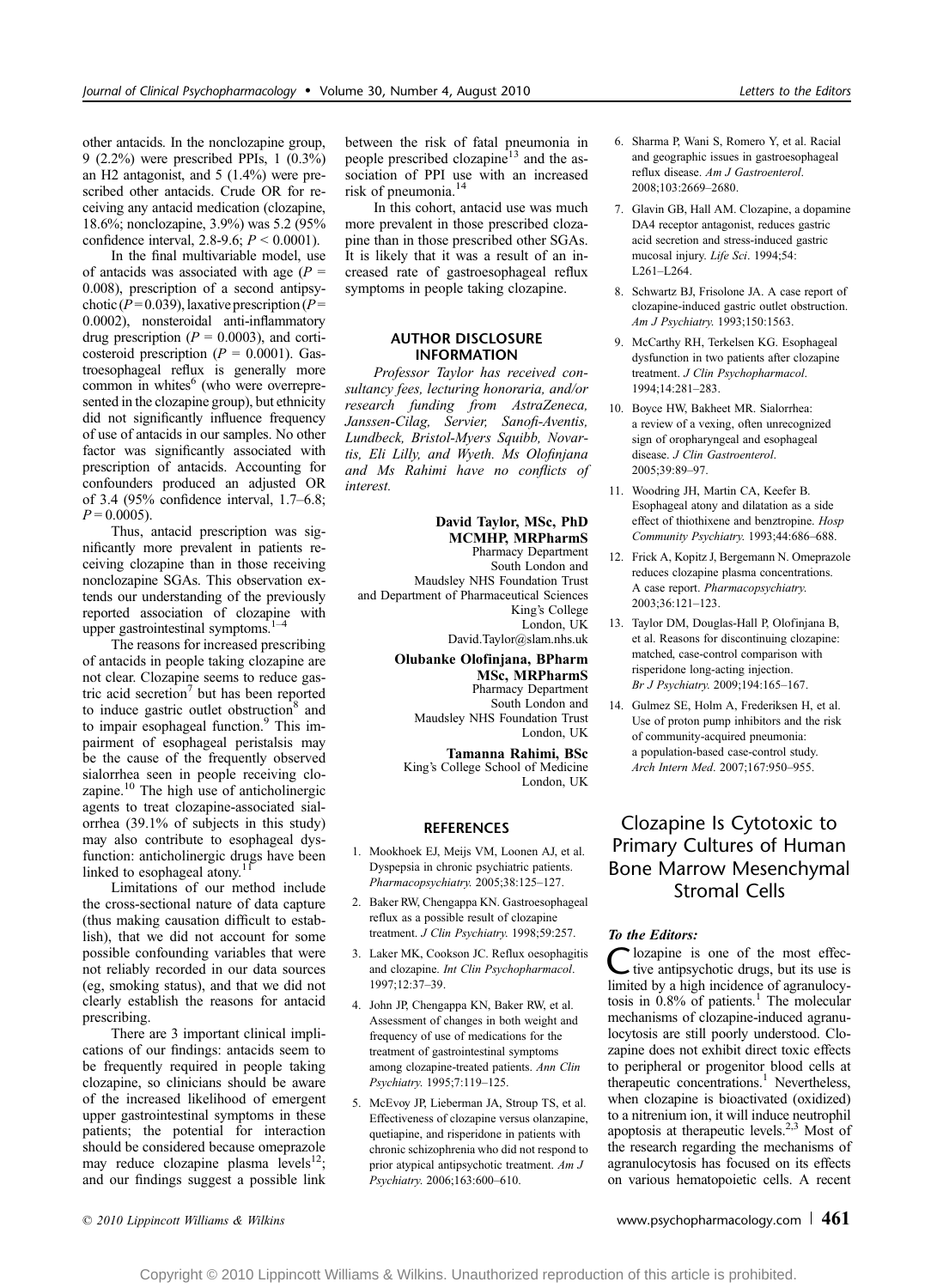report, however, demonstrated that bioactivated clozapine induced cell death in immortalized stromal cell lines, whereas clozapine without bioactivation was not cytotoxic.4 Mesenchymal stromal cells (MSCs) are a nonhematopoietic stem cell population endowed with the capacity to generate osteoblasts, chondrocytes, adipocytes, and cells that regulate hematopoiesis.<sup>5</sup> The stroma provides a specialized microenvironment for hematopoiesis that supports granulopoiesis and the development of other hematopoietic precursor<br>cells.<sup>4-6</sup> As toxicity of clozapine has been demonstrated in immortalized stromal cell lines, $4$  we investigated whether similar effects are seen on primary cultures of human bone MSCs. We exposed MSCs to clozapine and its reactive metabolites that were generated by oxidation with horse radish peroxidase (HRP) $-H_2O_2$ .<sup>1,4</sup>

Mesenchymal stromal cells were obtained from heparinized bone marrow aspirates of 5 healthy male volunteer donors, aged 21 to 29 years old, and one was 72 years old. The donors gave their written informed consent, and the study was approved by the ethics committee of Helsinki University Central Hospital, Finland. A previously described procedure was used to isolate the  $MSCs$ .<sup>7</sup> The detailed cell culture procedure can be obtained from the authors. The multilineage potential of the MSCs was tested by their ability to differentiate into osteoblasts and adipocytes as described.<sup>5</sup> Mesenchymal stromal cells from passages 4 to 5 and human fibroblast passages 8 and 17 were used for the experiments. The MSCs and the human fibroblasts were incubated with

clozapine at a concentration of 10  $\mu$ mol/L in the absence or presence of the oxidation system. Altogether, 3 U HRP/20,000 cells in a total volume of 100  $\mu$ L in a 96-well cell culture plate were added, and the reaction started with 25  $\mu$ mol/L H<sub>2</sub>O<sub>2</sub>, both diluted in phosphate-buffered saline as described.<sup>1,4</sup> Suitable concentrations of HRP and  $H_2O_2$ for subsequent assays were determined in preliminary experiments (data not shown). The plates were incubated at  $37^{\circ}$ C and  $5\%$  $CO<sub>2</sub>$  in air for 24 hours. The experiments were performed using 3 to 5 parallel wells per condition and the adenosine triphosphate (ATP) luciferase assay used to detect the cytotoxicity of the cell cultures. The assay procedure can be obtained from the authors upon request. The values given for stromal cells in the experiment comparing MSCs and human fibroblasts were the mean (SD) of 4 separate experiments and, for human fibroblasts, the mean (SD) of 3 experiments. The results of the individual experiments were combined and normalized to the values of the control MSCs and fibroblasts that were taken as 100%. The values comparing the effect of the bioactivation system were the mean of 2 experiments for MSCs and 1 experiment for human fibroblasts. The differences in means were analyzed by Student 2-tailed  $t$  test (2-sample equal variance), and statistical difference was compared with untreated cells as controls. A  $P < 0.05$  was considered to indicate significance.

Mesenchymal stromal cells and fibroblasts were incubated with 10  $\mu$ mol/L of clozapine for 24 hours, and cell viability was measured with the ATP luciferase



FIGURE 1. The effect of 10  $\mu$ mol/L of clozapine on cultures of mesenchymal stromal cells (MSC) and of skin fibroblasts (Hum Fib). The cells were treated for 24 hours, and ATP content was measured by quantitative bioluminescence. The mean values (SD) are shown. The statistical differences between untreated cells and cells treated with clozapine are indicated.

assay. The MSCs were very sensitive  $(P < 0.05)$  to the toxic effects of 10  $\mu$ mol/L clozapine (Fig. 1).

Interestingly, clozapine was not toxic to fibroblasts but rather appeared to stimulate their growth ( $P = 0.006$ ). Moreover, unmodified clozapine at a concentration of 10  $\mu$ mol/L was toxic to MSCs, whereas bioactivation with HRP +  $H_2O_2$  nullified this toxicity. The difference was significant between untreated and clozapine-treated cells in the absence of bioactivation  $(P = 0.006)$ . Treatment of MSCs with the oxidation system alone did not induce cytotoxic reaction ( $P = 0.22$ ). Interestingly, oxidation counteracted the toxicity of clozapine because the difference between untreated cells and cells treated with bioactivated clozapine was not significant ( $P = 0.50$ ). Clozapine (10  $\mu$ mol/L) with or without bioactivation had no toxic effect on the fibroblasts. Without bioactivation, clozapine had a growth-stimulatory effect as compared with control cultures  $(P = 0.03)$ . Bioactivation of clozapine seemed to cancel its growth-stimulatory effect on fibroblasts. Bioactivation alone stimulated fibroblast growth, but this effect nearly disappeared in combination with clozapine.

#### **DISCUSSION**

Our results demonstrate that clozapine is cytotoxic to primary MSCs. Although bioactivation of clozapine has been claimed to play an important role in the development of clozapine-induced agranulocytosis, we were unable to find any additional toxicity of 10  $\mu$ mol/L of bioactivated clozapine to primary bone MSCs. Our finding is supported by a study of Gardner et  $al<sup>3</sup>$  who reported that clozapine adducts did not induce myelotoxicity in rat bone marrow. The present findings differ from those of the study using immortalized human bone marrow MSC line, where clozapine was cytotoxic only after bioactivation.<sup>4</sup>

Clozapine-induced neutropenia and agranulocytosis may have different etio-<br>logical mechanisms.<sup>8</sup> Milder cases of white blood cell dyscrasia may represent increased sensitivity to the reactive metabolite.<sup>9</sup> The more serious conditions and the fatal cases often occurring within the first 3 months of treatment may indicate a direct cytotoxicity toward the bone marrow MSCs. We were able to show toxic reaction toward mesenchymal stromal cells at a clozapine concentration of 10  $\mu$ mol/L, which is slightly supratherapeutic, as 1 to 3  $\mu$ mol/L corresponds to therapeutic levels in vivo.2 Clozapine treatment typically extends from months to years. We hypothesize that the modest growth-inhibitory effects thatwe detectedmay beamplifiedinthe bone